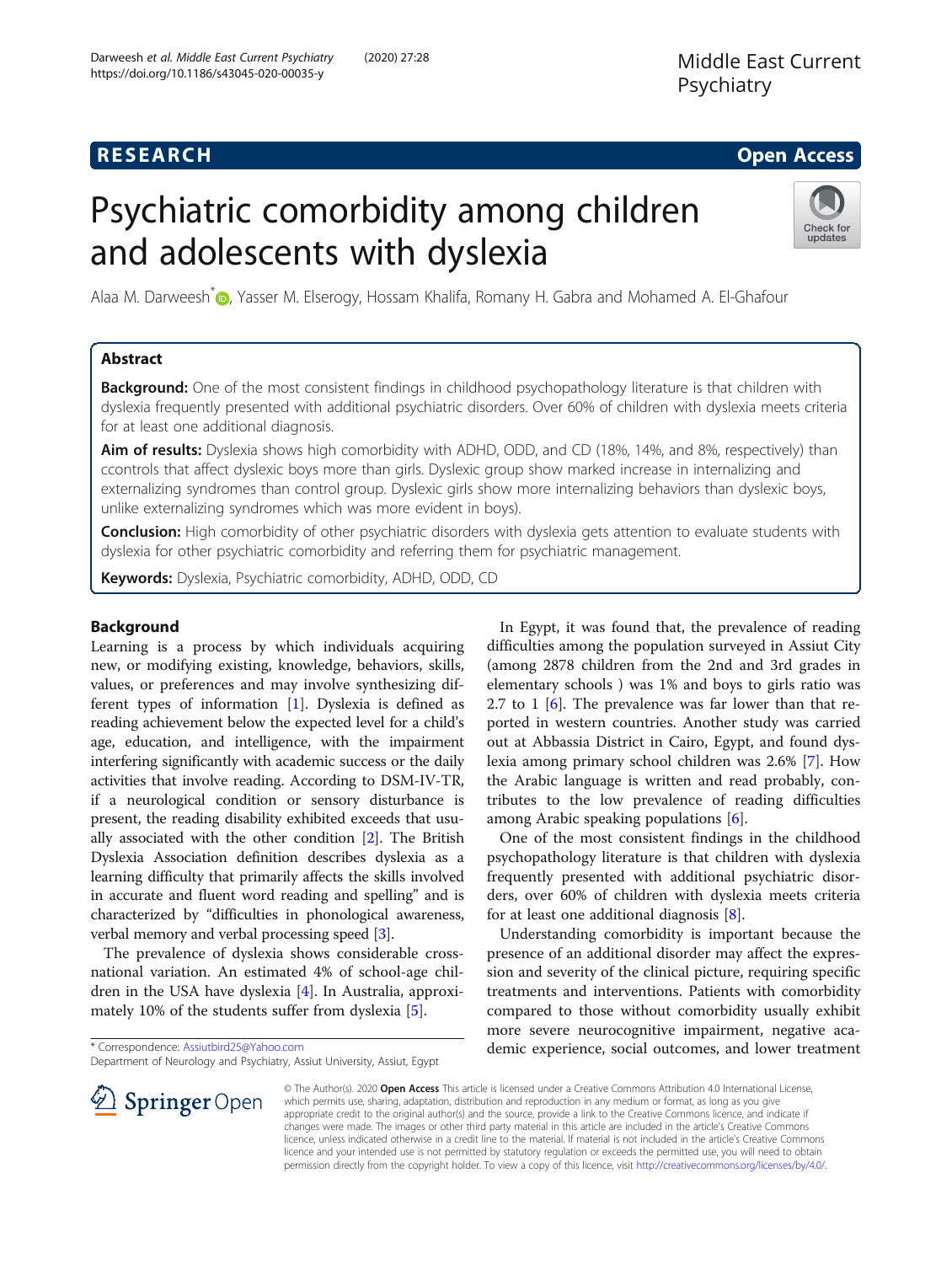response. Also, children with comorbid problems have more secondary problems, such as low self-esteem, behavioral problems, and dropping out of school [\[9](#page-7-0)].

The aim of this study is psychiatric evaluation of a group of children and adolescents with dyslexia.

# Methods

The dyslexic participants of this study are students previously diagnosed as dyslexia according to DSM IV-TR, which include screening of 1080 students from 7 to 15 years. They were all student detected to have dyslexia through screening of primary school children in Assiut City [\[10\]](#page-7-0). Diagnosis of dyslexia in the previous study and the present study is based on clinical presentation and confirmed through Dyslexia Diagnostic Scale. The original dyslexia diagnostic scale was developed by Sherman, 1985. Translation of the original dyslexia diagnostic scale into Arabic language to suit the Egyptian culture was carried out by Professor Nasra Abdel megied Galgel, Kafer Elshikh, Tanta University, Faculty of Education, (2006). This scale was used to confirm the diagnosis of dyslexia. The studied population included 50 students (27 males and 23 females) with dyslexia and a control group of 50 students (26 males and 24 females) without dyslexia. They were pair-wise matched on age, gender, and cognitive level.

#### Study tools

# Stanford Binet Test

One of the first intelligence tests is the Binet-Simon test with its versions quickly gained support in the psychological community, many of which further spread to the public.

The Stanford-Binet Intelligence Test: Fourth Edition (SB: FE) is a standardized test that measures intelligence and cognitive abilities in children and adults, from age 2 through mature adulthood [[11\]](#page-8-0).

#### Socio economic status

This scale is an Arabic version designed by Abd-El-Tawab, in 2004 [\[12\]](#page-8-0), to measure the socioeconomic level of families.

It includes four domains:

- 1. Parents' educational level including eight items.
- 2. Parents' occupation including two items.
- 3. Total family monthly income including six items.
- 4. The lifestyle level including three items.

The sums of scores give the total score of the variable, then calculation of mean and standard deviation of scores of the total sample. Classification of individual was performed according to the following: score higher than (mean + 1SD) is considered high socioeconomic level, score lower than (mean − 1SD) is considered low, and score in between is considered middle.

# Arabic version of Child Behavioral Checklist of Achenbach (Achenbach T. M., 1991) [\[13](#page-8-0)]

In the present study, behavioral symptoms were assessed by application of Child Behavioral Checklist (CBCL) parent form, which is a widely used method for identifying problem behavior in children. Problems are identified by a respondent who knows the child well, usually a parent or other care giver.

In the revised version  $(2001)$  of the CBCL $\setminus$ 6-18 it is made up of eight syndrome scales: withdrawn behavior, somatic complaints, anxious depressed, social problems, thought problem, attention problems, delinquent behavior, and aggressive behavior. These groups are classified into two higher orders: internalizing and externalizing syndromes. The CBCL also scored for Competence Scale (optional) for activities, social relations, school, and total competence score [\[14](#page-8-0)].

Competence Scale, which is divided into activities, school, and social subscales

Problem Scale, which is also divided into

- Internalizing manifestation calculated by summation of first three sub scales (withdrawn , anxious, and social problems)
- Externalizing manifestation calculated by summation of last two sub scales (delinquent and aggressive behaviors)

# Arabic version of Mini Kid rating scale: (David Sheehan 1998 [[15\]](#page-8-0) "translated by Ghanem M. 1999")

The Mini International Neuropsychiatric Interview-Kid (MINI-Kid) is a structured interview for psychiatric evaluation and outcome-tracking in clinical psychopharmacology trials and epidemiological studies. It takes approximately 15 min to complete. Its sensitivity was substantial and specificity was excellent.

The MINI-kid is divided into *modules* identified by letters, each corresponding to a diagnostic category.

- At the beginning of each diagnostic module (except for psychotic disorders module), screening question(s) corresponding to the main criteria of the disorder are presented in a gray box.
- At the end of each module, diagnostic box (es) permits the clinician to indicate whether diagnostic criteria are met.

Participants were subjected to confirmatory tests for diagnosis of dyslexia (wide range achievement test). After the confirmation of the diagnosis, IQ was examined by a trained psychologist through Stanford Binet Test for both patient and controls. Evaluation of socioeconomic status was carried out, after explanation of the steps and aims of the research for parents and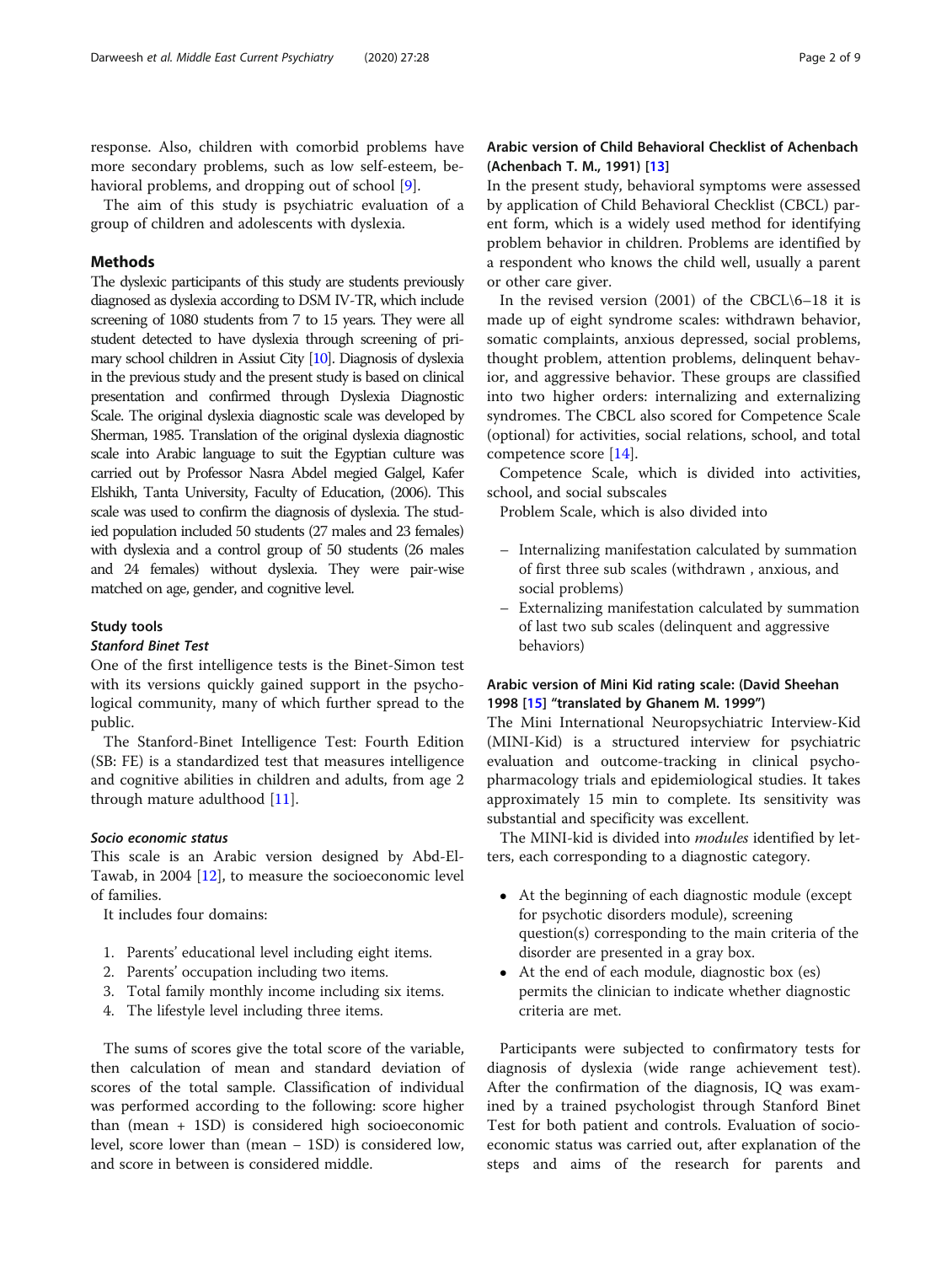participants, and a written informed consent was taken from the parents. Both patients and control were examined through MINI kid scale for different psychiatric disorders in an individual base in the outpatient psychiatric clinic of Assiut University Hospital. Parent form of CBCL was given to the parents (caregiver in case of absence of parents) to answer the questionnaire or if they cannot read the examiner ask them the question and put the marks according to the response of the parent.

# Statistical methods

The studied variables were coded for computerized data entry. For easy manipulation and accurate statistical analysis, software package SPSS Ver. 16 (SPSS Inc. Chicago, IL, USA) and excel for figures were used.

Descriptive statistics, e.g., frequency, percentage, mean, standard deviation, standard errors were calculated. p value considered significant when it is  $\degree$  0.05.

For inferential analysis of effect of gender on different variables of CBCL items factorial ANCOVA and Student's t test, chi-square test was used.

#### Ethical consideration

The protocol and study design of this thesis was approved by ethical committee of faculty of medicine, Assiut University. An informed written consent was obtained and signed from parents or caregivers of the participants to participate in the study. Confidentiality was maintained during the whole study. The subjects in the study were not exposed to any risk and the provided health service was not affected by their participation in the study. The steps and results of the investigations in the work were explained to them. If any clinical problem with the participant was found they were informed and referred to be managed accordingly.

#### Results

### Demographic characteristics

The mean age of dyslexic group was  $9.68 \pm 1.77$  years, and 68% of them fall in the middle socioeconomic status (SES); males represent 54% of them. They have mean IQ of 94.44  $\pm$  4.19. The control group is cross-matched as regards age SES and IQ with no significant difference among both groups (Table 1).

Evaluation of the studied groups through MINI-kid scale, there are significantly higher percentages of dyslexic group have ADHD (18%), CD (8%), and ODD (14 %) than the control group (4%, 0.0%, and 2%, respectively) ( $p$  value 0.02, 0.04, 0.02 respectively).

There were two cases of panic disorder (4.0%), one case of agoraphobia (2.0%), one case of separation anxiety disorder (2.0%), and three cases of specific phobias (3.0%) in dyslexic group in contrast to no case in control group, however, of insignificant difference.

Table 1 Demographic characteristics of dyslexic students and controls

| Demographics        |     | Dyslexic group<br>$(No.=50)$ |     | Control group<br>$(No.=50)$ |      | Р.    |
|---------------------|-----|------------------------------|-----|-----------------------------|------|-------|
|                     |     |                              |     |                             |      | value |
|                     | No. | %                            | No. | %                           |      |       |
| Boys                | 27  | 54.0                         | 26  | 52.0                        | 0.76 | 0.841 |
| Girls               | 23  | 46.0                         | 24  | 48.0                        |      |       |
| Age                 |     | $9.68 \pm 1.77$              |     | $10.5 \pm 2.09$             |      | 0.066 |
| IQ                  |     | 94.44±4.19                   |     | 94.12±3.44                  |      | 0.677 |
| Socioeconomic level |     |                              |     |                             |      |       |
| High                | 12  | 24                           | 8   | 16                          | 0.74 | 0.597 |
| Middle              | 34  | 68                           | 35  | 70                          |      |       |
| Low                 | 4   | 8                            | 7   | 14                          |      |       |

There were no cases of depression, suicide, manic episode, dysthymia, social phobia, OCD, post-traumatic stress disorder, alcohol or drug dependence, tics, psychosis, appetite loss, polyphagia, nor adjustment disorder were detected in both dyslexic and control groups (Table 2, Fig [1](#page-3-0)).

When comparing boys and girls of dyslexic group, we found significant higher percentages of boys have ADHD (22.2%) than girls  $(13 \%) (p \ 0.04)$ . Also, boys have significant higher percentage of CD (14.8%) in contrast of no case of CD in girls  $(p \ 0.02)$ . In spite of higher percentage of dyslexic boys have ODD than girls the difference is insignificant (Table [3](#page-3-0), Fig. [2\)](#page-4-0).

The first part of CBCL is the Competence Scale which includes three sub-items: activities, social, and school

Table 2 Frequency distribution of different psychiatric disorders among dyslexic and control groups according to Mini Kid Scale

| MINI kids variables Dyslexic (No.=50) Control (No.=50) |                |      |                |     | $x^2$ | Р.       |
|--------------------------------------------------------|----------------|------|----------------|-----|-------|----------|
|                                                        | No.            | %    | No.            | %   |       | value    |
| Panic disorder                                         |                |      |                |     | 6.25  | 0.153    |
| Affected                                               | 2              | 4.0  | 0              | 0.0 |       |          |
| Agoraphobia                                            |                |      |                |     | 4.11  | 0.315    |
| Affected                                               | 1              | 2.0  | 0              | 0.0 |       |          |
| Separation Anxiety                                     |                |      |                |     | 4.11  | 0.315    |
| Affected                                               | 1              | 2.0  | $\Omega$       | 0.0 |       |          |
| Specific phobia                                        |                |      |                |     | 6.25  | 0.079    |
| Affected                                               | 3              | 6.0  | $\mathbf 0$    | 0.0 |       |          |
| <b>ADHD</b>                                            |                |      |                |     | 9.35  | $0.025*$ |
| Affected                                               | 9              | 18.0 | $\overline{2}$ | 4.0 |       |          |
| Conduct Disorder                                       |                |      |                |     | 7.81  | $0.041*$ |
| Affected                                               | $\overline{4}$ | 8.0  | 0              | 0.0 |       |          |
| ODD                                                    |                |      |                |     | 9.35  | $0.027*$ |
| Affected                                               | 7              | 14.0 | 1              | 2.0 |       |          |
| GAD                                                    |                |      |                |     | 0.115 | 1.000    |
| Affected                                               | 1              | 2.0  | 1              | 2.0 |       |          |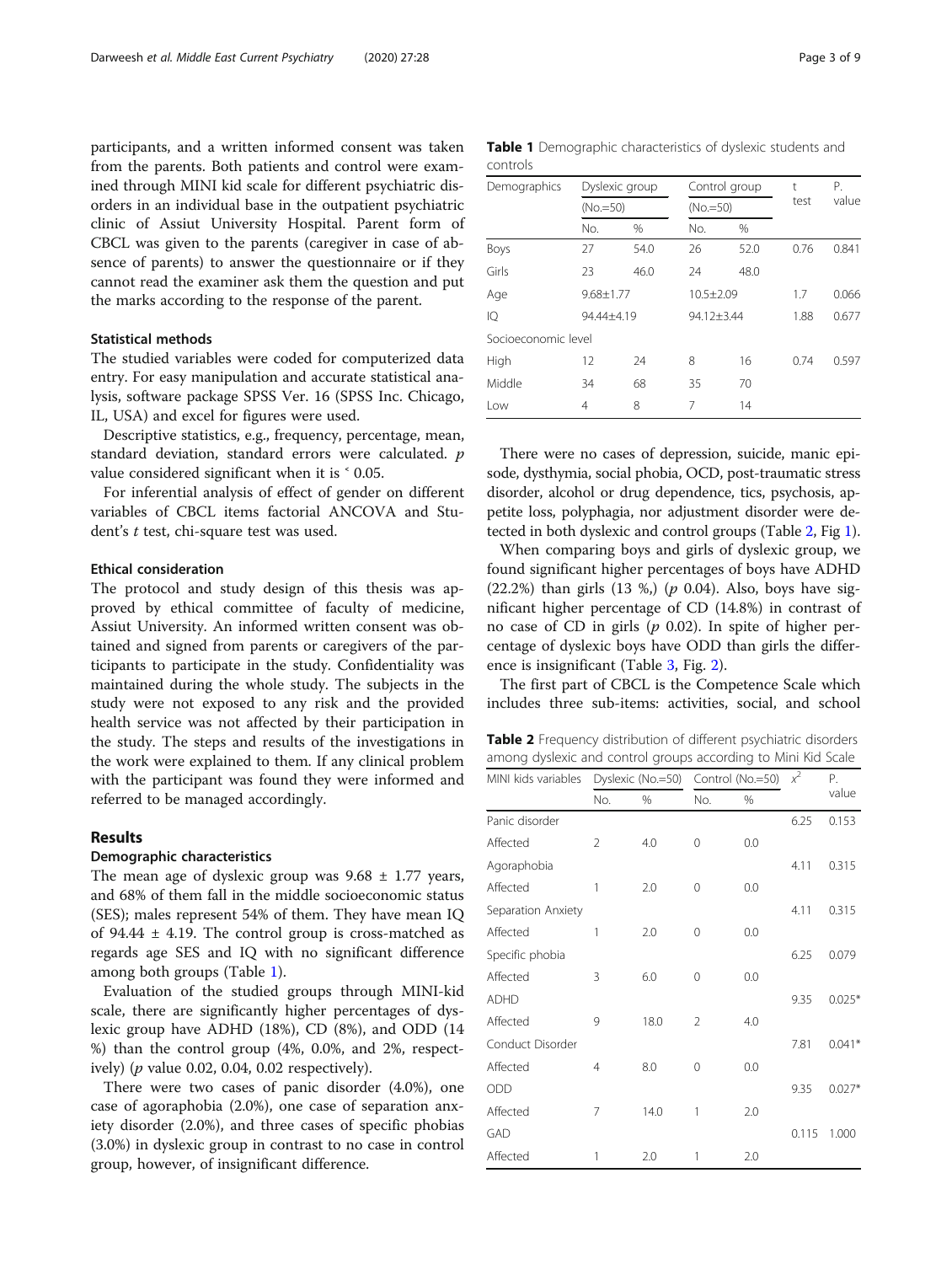<span id="page-3-0"></span>

items in addition to the total competence score. It was found that significant higher percentages of dyslexic group have abnormal levels of total competence (30%), activities (44%), and school (12%) than the controls (8%, 14%, and 0.0, respectively) ( $p$  values 0.01, 0.004, and 0.03). However, the difference as regards social competence is of insignificance (Table [4](#page-4-0), Fig. [3](#page-5-0)).

Study of the gender differences effect among dyslexic and control group, showed that significant differences in activities and school scoring, but the main effect of dyslexia is significantly higher in activities without significant gender main effect, unlike school subscale which shows marked gender difference suggesting that females is affected more in school aspect and males more affected in activities scale (Table [5\)](#page-5-0).

Dyslexics have significantly higher mean scores of withdrawn, anxious, attention, and delinquent subscales (p values 0.042, 0.001, 0.004, and 0.026, respectively). Also, they have significant higher score in internalizing, externalizing, and total problem mean score  $(p$  values: 0.003, 0.007, 0.000, respectively) than controls (Table [6](#page-6-0)).

Study the interaction between dyslexia and gender on the internalizing and externalizing symptoms and disorders by comparing the mean scores of dyslexic and control group on the problem scale of CBCL. It revealed that significant effect of dyslexia on mean scores of anxiety, attention problems, aggression, and delinquent scales. Whereas, gender will affect the mean scores of dyslexic group, being girl significantly increases the mean scores of withdrawal and anxiety while being a boy increases that of delinquent behavior. Also, dyslexia significantly increases the mean scores of both internalizing and externalizing scales and total problem scale. Whereas, gender affect the mean scores of dyslexic group; being girl significantly increases the mean scores of internalizing scale and being boy increases the mean scores of externalizing scale, while there is no significant effect on the total score of problem scale of CBCL (Table [7\)](#page-6-0).

### **Discussion**

It has long been recognized that dyslexia often co-occurs with a range of other behavioral problems [\[16\]](#page-8-0).

| <b>Table 3</b> Frequency distribution of ADHD, CD, and ODD in boys and girls of studied groups according to MINI kids scale |  |  |
|-----------------------------------------------------------------------------------------------------------------------------|--|--|
|                                                                                                                             |  |  |

| <b>MINI</b>                          | Girls<br>Boys  |               |              |                 |              |      |                |     | P     |          |
|--------------------------------------|----------------|---------------|--------------|-----------------|--------------|------|----------------|-----|-------|----------|
| Kids<br>Dyslexic (N=27)<br>variables |                | Control N=26) |              | Dyslexic (N=23) |              |      | Control (N=24) |     | value |          |
|                                      | No.            | %             | No.          | $\%$            | No.          | %    | No.            | %   |       |          |
| <b>ADHD</b>                          |                |               |              |                 |              |      |                |     | 11.1  | $0.042*$ |
| Affected                             | 6              | 22.2          |              | 3.7             | 3            | 13.0 |                | 3.7 |       |          |
| Conduct D                            |                |               |              |                 |              |      |                |     | 12.8  | $0.023*$ |
| Affected                             | $\overline{4}$ | 14.8          | $\mathbf{0}$ | 0.0             | $\mathbf{0}$ | 0.0  | $\circ$        | 0.0 |       |          |
| ODD                                  |                |               |              |                 |              |      |                |     | 6.63  | 0.276    |
| Affected                             | $\overline{4}$ | 14.8          |              | 3.7             | 3            | 11.1 |                | 3.7 |       |          |

 $*p < 0.05$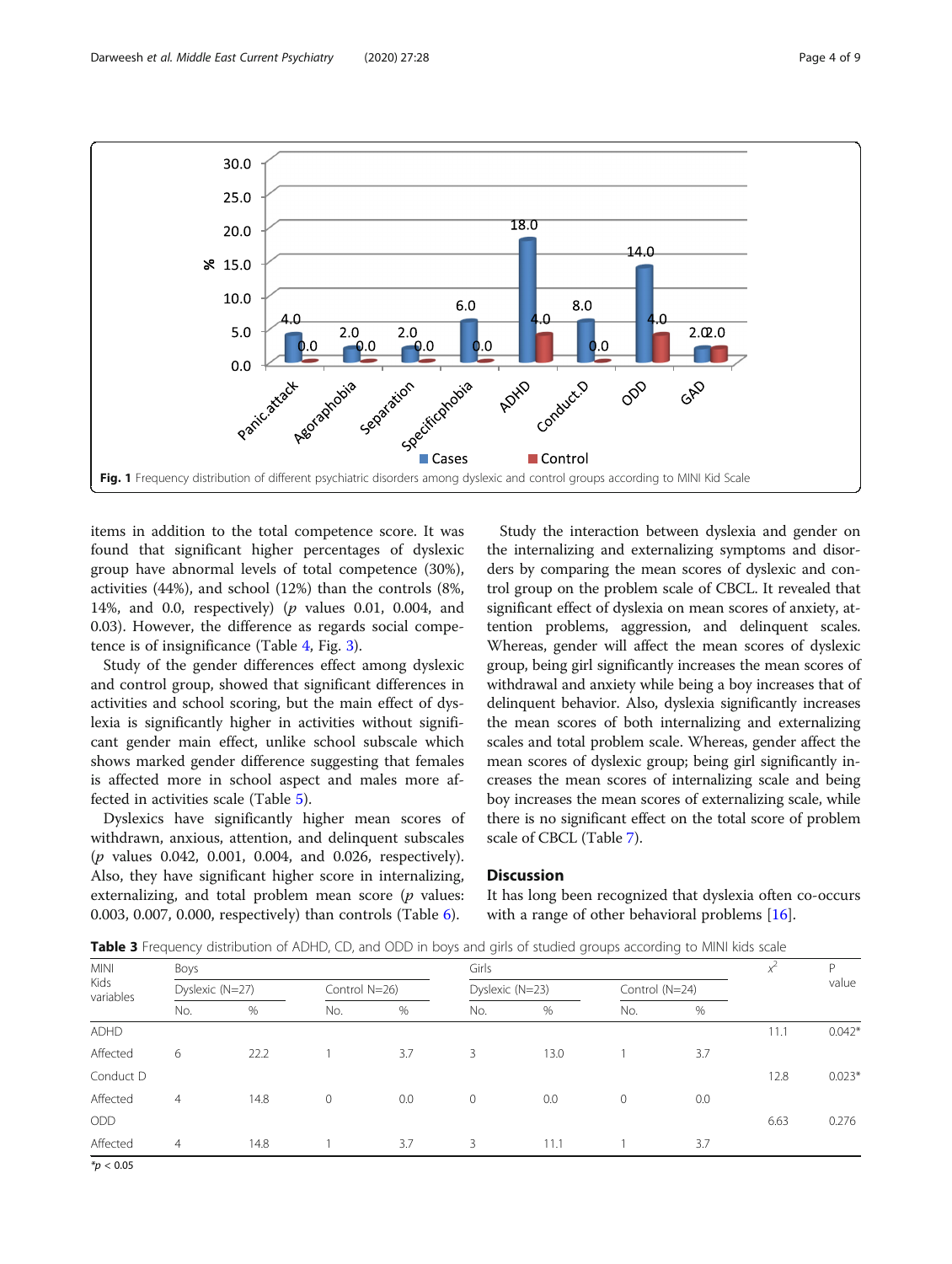<span id="page-4-0"></span>

The present study revealed that ADHD, CD, and ODD are increasingly associated with individuals with dyslexia.

Many researches tried to study the comorbidity of ADHD in dyslexia, the results were widely variable which ranged from 18% to approximately 60%, with a median prevalence of 38.2% across studies. The prevalence of ADHD among students with dyslexia in previous studies is roughly seven times

Table 4 Frequency distribution of different levels of

| competence scale of CBCL among dyslexic and control group |          |                |                |      |       |            |  |
|-----------------------------------------------------------|----------|----------------|----------------|------|-------|------------|--|
| <b>CBCL</b> variables                                     |          | Dyslexic group | Control        |      | $x^2$ | P.         |  |
|                                                           | $No.=50$ |                | $No.=50$       |      |       | value      |  |
|                                                           | No.      | %              | No.            | $\%$ |       |            |  |
| <b>Activities</b>                                         |          |                |                |      | 13.38 | $0.004***$ |  |
| Normal                                                    | 13       | 26.0           | 23             | 46.0 |       |            |  |
| Borderline                                                | 15       | 30.0           | 20             | 40.0 |       |            |  |
| Abnormal                                                  | 22       | 44.0           | 7              | 14.0 |       |            |  |
| Social                                                    |          |                |                |      | 7.78  | 0.107      |  |
| Normal                                                    | 43       | 86.0           | 48             | 96.0 |       |            |  |
| Borderline                                                | 3        | 6.0            | $\mathfrak{D}$ | 4.0  |       |            |  |
| Abnormal                                                  | 4        | 8.0            | $\Omega$       | 0.0  |       |            |  |
| School                                                    |          |                |                |      | 11.1  | $0.039*$   |  |
| Normal                                                    | 42       | 84.0           | 47             | 94.0 |       |            |  |
| Borderline                                                | 2        | 4.0            | 3              | 6.0  |       |            |  |
| Abnormal                                                  | 6        | 12.0           | 0              | 0.0  |       |            |  |
| Total Competence                                          |          |                |                |      | 13.3  | $0.015*$   |  |
| Normal                                                    | 25       | 50.0           | 36             | 72.0 |       |            |  |
| Borderline                                                | 10       | 20.0           | 10             | 20.0 |       |            |  |
| Abnormal                                                  | 15       | 30.0           | 4              | 8.0  |       |            |  |

 $*_{p>0.05}$ 

 $* p > 0.01$ 

 $***p < 0.001$ 

Normal subject ( $T$  score more than 33) Borderline (T score between 30 and 33) Abnormal subject (T score below 33)

higher than the prevalence of ADHD in the general population, which is approximately 5% [\[17\]](#page-8-0). These recorded figures are higher than that reported in the present study (18%).

The wide variability of ADHD prevalence across studies is most likely due to different reasons. First, children with ADHD are assessed with different clinical instruments, and ways of recruitment using different diagnostic criteria (DSM or International Classification of Disease-Tenth Revision [ICD-10]). Moreover, the prevalence of dyslexia varies across different cultures depending on the complexity of the orthographic rules [[18](#page-8-0)].

Between the two disorders, there is a bidirectional relationship since the comorbidity is very high if one examines children with dyslexia for ADHD or children with ADHD for dyslexia. That could be explained as ADHD and dyslexia shares a common, biological etiology that is based in a genetic predisposition to both disorders. Many studies have identified specific alleles that may be associated with increased risk for both ADHD and dyslexia [[19](#page-8-0)], and a genetic link between symptoms of ADHD and academic achievement has also been supported by twin studies [[20\]](#page-8-0). It is possible that deficits may be related to working memory and processing speed, as such difficulties are shared across ADHD and dyslexia [\[21](#page-8-0)].

In the present study, dyslexic group have high incidence of ODD (14%) than the control, also, dyslexic boys have high prevalence (14.8%) than girls (11.1%). Willcutt and Pennington, (2000b) [[22\]](#page-8-0) were on agreement with this as they reported that although dyslexia is associated with elevations of possibility of ODD in both boys and girls, this effect is stronger for boys.

On the other hand, few studies tried to identify the relation between dyslexia and comorbid CD, all of it demonstrated that learning disabilities are accompanied by personality characteristics that predispose the individual to conduct disorder [[23](#page-8-0)].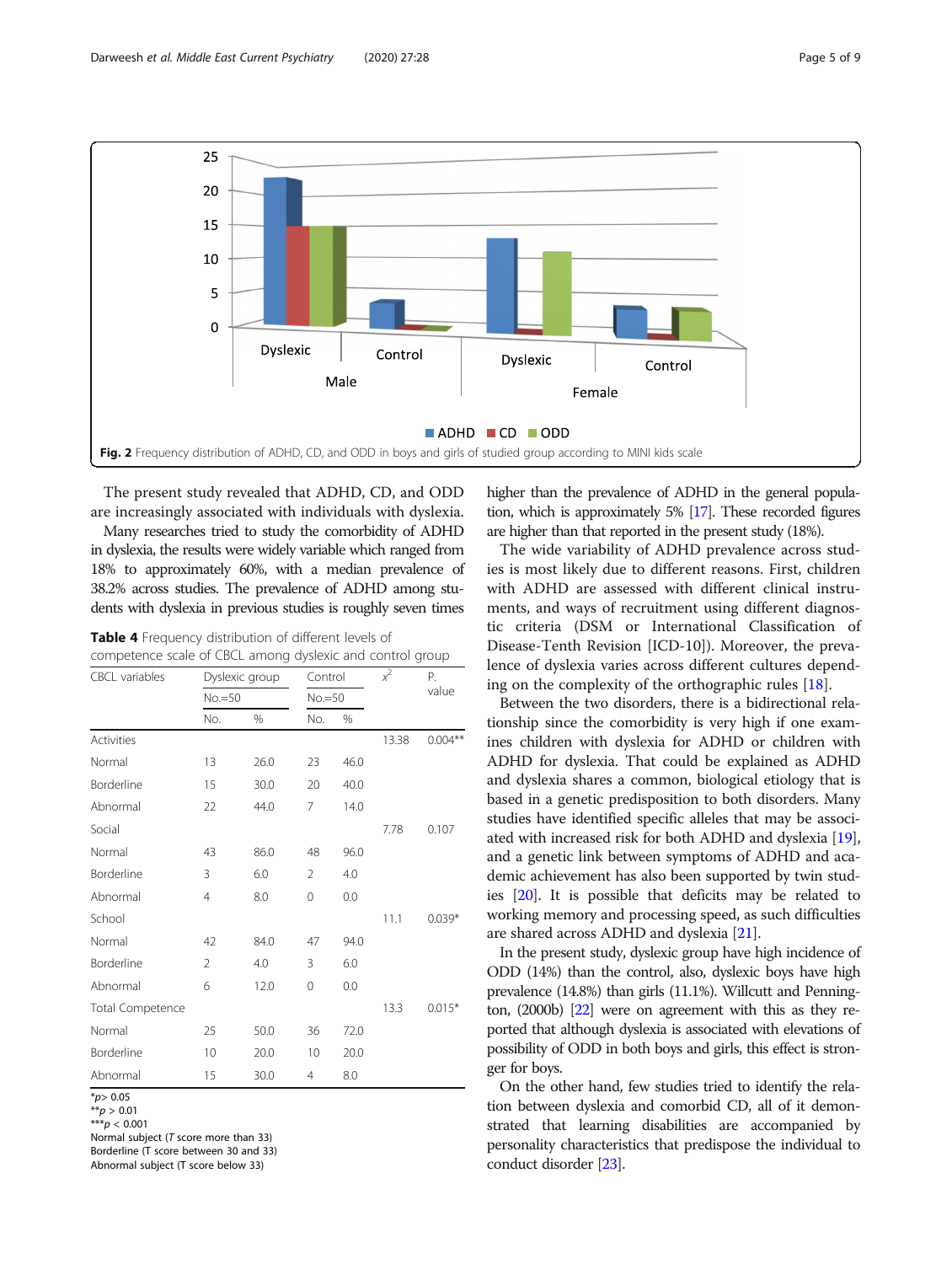<span id="page-5-0"></span>

In addition, dyslexic youth have been described by parents as having more externalizing behaviors than peers in the community and have been reported to engage in violence twice as often as non-dyslexic youth. Persistence of such problems was reflected in higher rates of antisocial personality disorder diagnoses at age 19 among males with language impairments relative to males without RD [[24](#page-8-0)].

Also, Goldston et al. (2007) [\[25](#page-8-0)] found that disruptive behavior disorders increased markedly in poor reader than in typical reader including conduct and oppositional disorders

It may be suggested that early reading delay causally influences later tendencies to antisocial behavior as a result of a series of processes that may include lower levels of attachment to the social order and feelings of frustration or lowered self-esteem [\[26](#page-8-0)].

Impact of dyslexia on social, school, and general activities In the present study, dyslexic individuals showed impairment in their general activities, abnormal social, and school competence.

In adolescence, dyslexic students who have a school performance comparable to the control group still show a weaker sense of school and social effectiveness, less hope, poor self-esteem, and motivation in committing to homework [\[27](#page-8-0)]. In support of this, Mai Eissa, (2010) [[28](#page-8-0)] demonstrated that dyslexia affect self-esteem negatively. It was because feeling inferior to the others' with poor school achievement. Also, About 60% felt that their reading problems had influenced their peer relations negatively. They claimed that they had been teased or bullied because of their reading and writing difficulties.

As regards impaired school competence, it is more in girls than in boys, in the present study, it could be explained by the difference between boys and girls, in our society parents and teachers tend to value boys academic achievement more than girls so greater effort done for boys than girls. On the other hand, activities affected more in boys may be attributed to attention problems which are more common in boys that may have an impact on activities. Also increase in male disruptive manner making participation in sports and day time activities more difficult.

# The relation between dyslexia and internalizing symptoms

Analysis of data show marked difference in internalizing manifestation between dyslexic and control individuals

**Table 5** Gender effect on competence scale scores of CBCL among dyslexic and control groups

| <b>CBCL</b> variables | Boys                        |                     |                             | Girls               |            | Main effects |                       |  |  |
|-----------------------|-----------------------------|---------------------|-----------------------------|---------------------|------------|--------------|-----------------------|--|--|
|                       | <b>Dyslexic</b><br>Mean± SD | Control<br>Mean± SD | <b>Dyslexic</b><br>Mean± SD | Control<br>Mean± SD | Group      | Gender       | Gender<br>interaction |  |  |
|                       |                             |                     |                             |                     |            |              |                       |  |  |
| <b>Activities</b>     | $27.8 \pm 8.2$              | $32.2 + 4.8$        | $30.3 \pm 7.9$              | $34.6 \pm 5.8$      | $10.12***$ | 3.23         | 0.00                  |  |  |
| Social                | $44.1 \pm 10.9$             | $46.1 \pm 6.7$      | $47.5 \pm 8.1$              | $44.4 + 7.5$        | 0.13       | 0.24         | 2.20                  |  |  |
| School                | $47.4 \pm 6.5$              | $44.8 \pm 6.8$      | $39.3 \pm 8.3$              | $40.2 + 6.8$        | 0.40       | $20***$      | 1.54                  |  |  |
| Total Competence      | $34.9 + 7.8$                | $36.6 + 4.2$        | $34+7.3$                    | $36.1 + 6.6$        | 2.06       | 0.32         | 0.02                  |  |  |
|                       |                             |                     |                             |                     |            |              |                       |  |  |

 $*$ p > 0.05

 $A^*p < 0.01$ 

\*\*\* $p < 0.001$ Lower scores mean more affection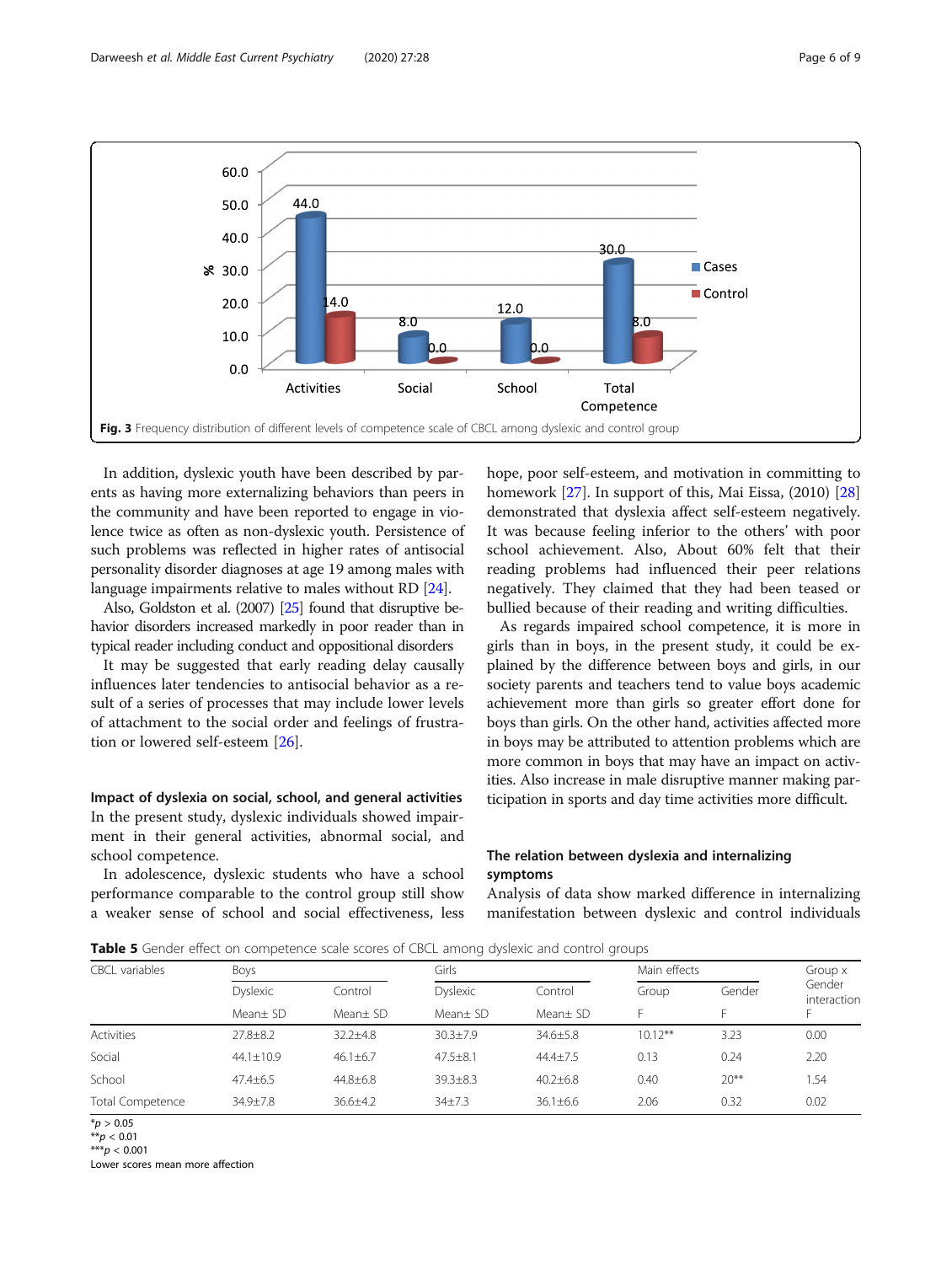<span id="page-6-0"></span>Table 6 Mean Scores of dyslexics and controls on measures of Problem Scale of CBCL

| <b>CBCL</b> variables | Dyslexic (N=50) | Control (N=50) | $\ddagger$ | Р.        |
|-----------------------|-----------------|----------------|------------|-----------|
|                       | Mean± SD        | Mean± SD       | test       | value     |
| Withdrawn             | 56.52+8.21      | 53.74+4.65     | 4.30       | $0.042*$  |
| Somatic               | $51.92 + 3.86$  | $51.4 + 2.62$  | 1.06       | 0.432     |
| Anxious               | 54.68+7.25      | $51.1 + 2.37$  | 9.93       | $0.001**$ |
| Social Problems       | 51.76+4.09      | 50.94+2.95     | 1.89       | 0.253     |
| Thought Problem       | $50.88 + 2.8$   | $51.08 + 3.1$  | 0.82       | 0.736     |
| Attention             | 55.12+9.21      | $51.06 + 3.03$ | 9.90       | $0.004**$ |
| Delinguent            | 55.28+8.44      | $52.14 + 5.06$ | 4.30       | $0.026*$  |
| Aggressive            | 53.72+6.14      | 52.06+2.42     | 0.83       | 0.078     |
| Internalizing         | 49.26+11.96     | $42.9 + 8.26$  | 9.92       | $0.003**$ |
| Externalizing         | 48.06+12.14     | 42.16+8.86     | 9.8        | $0.007**$ |
| Total Score           | 49.5+9.99       | $42.5 + 8.48$  | 9.66       | $0.000**$ |
| Other                 | $3.42 + 2.68$   | $2.32 + 2.02$  | 4.29       | $0.023*$  |
| $*_{n}$ $\sim$ 0.05   |                 |                |            |           |

 $*_{p}$  > 0.05 \*\* $p < 0.001$ 

mainly in depressed–anxious manifestation but there is some gender difference as these manifestations are more in girls than boys.

These results are consistent with the study of Capozzi et al. (2007) [[29\]](#page-8-0). They found that 52% recorded a pathological score on the internalizing scale, 26.4% recorded a pathological score on the externalizing scale, and the remaining 20.5% had a pathological score on both scales, while 31.5%, obtained a pathological score on the Anxiety-Depression Scale. Lower percentages were recorded in the scales assessing somatic complaints (17.2%), withdrawal symptoms (15.5%), and thought disorders (20%).

Strong relation between dyslexia and internalizing manifestation specially anxiety among poor readers than control group was found also, in the study done by Goldston et al. (2007) [[25\]](#page-8-0).

Gender also show some difference in rating internalizing factors among children with dyslexia as in Willcutt and Pennington, (2000) [[22](#page-8-0)]. They found marked gender difference in Withdrawn and Anxious- Depressed narrow-band scales similar to the broadband findings, which made the authors suggest that dyslexia is associated more strongly with elevations in these areas in females than males.

Bryan et al. (2004) suggested a vicious circle explaining the pathology of internalizing symptoms and disorders. Starting from the sense of scarce school self-efficacy, demotivation for homework, frequent mechanisms of learned helplessness, and difficulties in social integration, dyslexic children not only experience more suffering, but risk involving in vicious circles where failure, demoralization, poor metacognitive awareness, and lack of interest for school duties grow hand in hand. Other vicious circles may add to, if not precede, the above-mentioned ones, due to probable linguistic, attention, and self-regulatory difficulties connected with deficits of social skills, that seem to appear frequently in dyslexia [\[30](#page-8-0)].

# The relation between dyslexia and externalizing symptoms

The association between psychopathological symptomatic behaviors in dyslexic subjects was recorded to be

Table 7 Mean scores of boys and girls on measures of Problem Scales of CBCL

| <b>CBCL</b> variables | Boys            |                | Girls          |                |           | Main effects |                       |
|-----------------------|-----------------|----------------|----------------|----------------|-----------|--------------|-----------------------|
|                       | Dyslexia        | Control        | Dyslexia       | Control        | Group     | Gender       | Gender<br>interaction |
|                       | $(N=27)$        | $(N=26)$       | $(N=23)$       | $(N=24)$       |           |              |                       |
|                       | Mean± SD        | Mean± SD       | Mean $\pm$ SD  | Mean $\pm$ SD  | F         | F            | F.                    |
| Withdrawn             | $54.2 \pm 7.5$  | $52.4 \pm 3.8$ | $57.1 \pm 8.9$ | $55.2 \pm 5.1$ | 1.94      | $4.4*$       | 0.00                  |
| Somatic               | $51.5 \pm 3.3$  | $51 \pm 2.4$   | 52.4±4.5       | $51.8 \pm 2.8$ | 0.67      | 1.8          | 0.01                  |
| Anxious               | $52.7 \pm 6.1$  | $50.5 \pm 1.6$ | $57 + 7.9$     | $51.7 \pm 2.9$ | $12.8***$ | $7.1***$     | 2.4                   |
| Social Problems       | $51.6 \pm 4.1$  | $50.6 \pm 2.1$ | $52+4.2$       | $51.3 \pm 3.7$ | 1.3       | 0.52         | 0.01                  |
| Thought Problem       | $50.6 \pm 2.01$ | $51.2 \pm 3.5$ | $51.3 \pm 3.5$ | $51 \pm 2.7$   | 0.08      | 0.21         | 0.52                  |
| Attention             | $55.1 \pm 9.8$  | $50.8 \pm 2.9$ | $55.2 \pm 8.7$ | $51.3 \pm 3.2$ | $8.5***$  | 0.04         | 0.02                  |
| Delinguent            | $57.6 \pm 9.7$  | $51.4 \pm 3.2$ | $52.6 \pm 5.8$ | 52.9±6.5       | $4.6*$    | 1.54         | $5.75*$               |
| Aggressive            | $54.7 + 6.7$    | $50.8 + 2.1$   | $52.5 + 5.3$   | $51.3 + 2.8$   | $7.6***$  | 0.91         | 2.05                  |
| Internalizing         | $45.9 + 11.2$   | $44.3 + 7.6$   | $53.2 + 11.9$  | $47.7 + 8.7$   | 3.2       | $7.2***$     | 0.97                  |
| Externalizing         | $50.8 + 12.2$   | $42.7 + 7.2$   | $44.8 + 11.5$  | $41.6 + 10.5$  | $7.3***$  | 2.91         | 1.39                  |
| Total Score           | $49.6 + 9.8$    | $42.3 + 6.4$   | $49.4 + 10.4$  | $42.7 + 10.4$  | $13.8***$ | 0.01         | 0.03                  |

 $*_{p>0.05}$ 

 $*$ <sub>p</sub> < 0.01

 $***p < 0.001$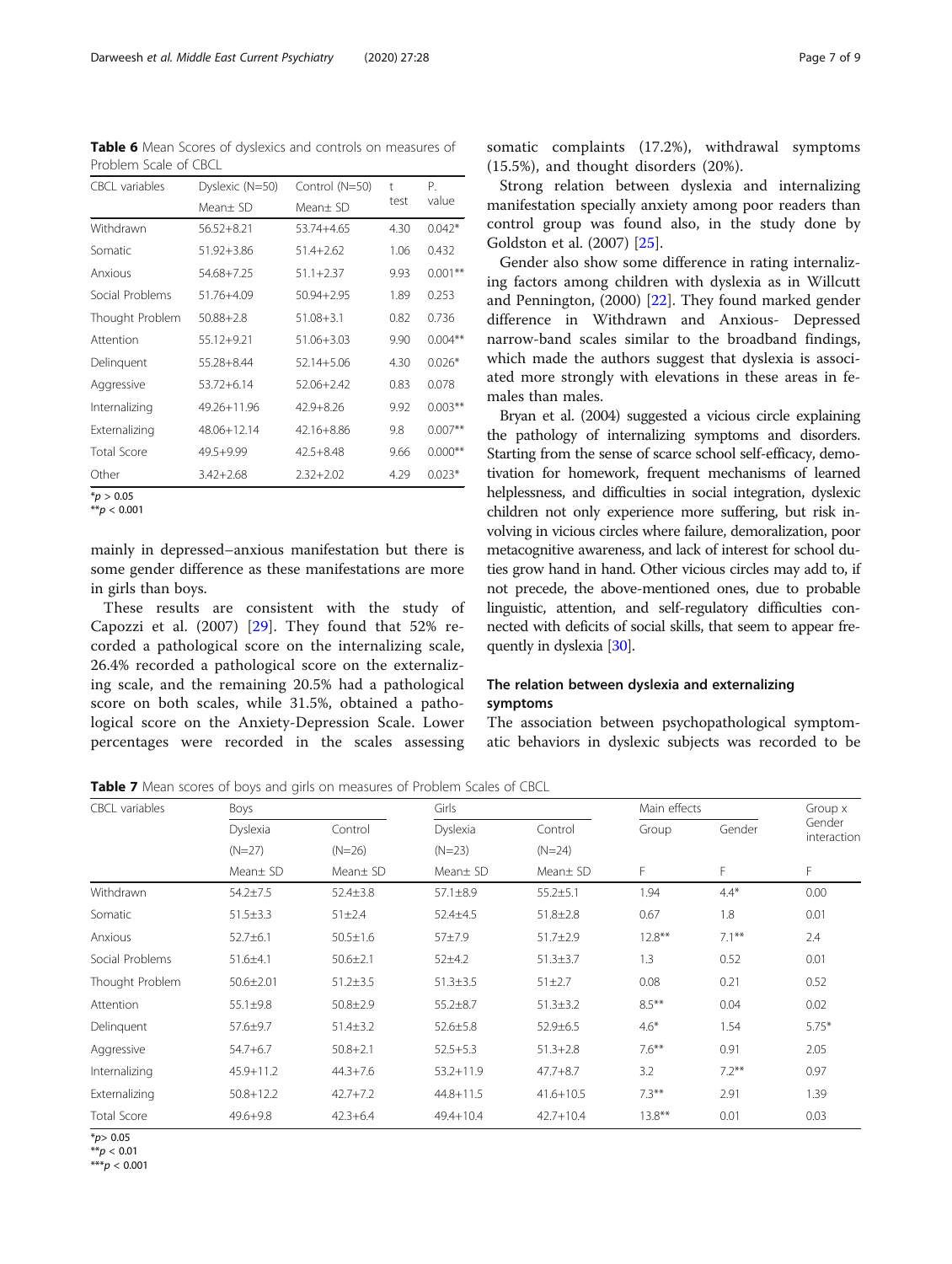<span id="page-7-0"></span>61.0% (Capozzi et al. (2007) [9]. Also, they found that 26.4% recorded a pathological score on the externalizing scale: attention/hyperactivity subscale was in which the children's scores most frequently fell within the clinical range. In fact, 46.5% of the sample obtained a score within the pathological range on the attention/hyperactivity scale. Only a minority of the sample obtained pathological scores on the two scales measuring aggressive and delinquent behavior (18% and 15%, respectively).

Gender also shows some difference in rating externalizing factors among children with dyslexia as in Willcutt and Pennington, (2000) study [[22](#page-8-0)]. Individuals with dyslexia exhibited higher scores than individuals from the family control group on all externalizing measures.

Although both boys and girls with dyslexia exhibited higher levels of externalizing behaviors than individuals without dyslexia, significant interactions revealed a stronger association between dyslexic aggressive behaviors among males. One hypothesis is that boys with dyslexia may be more likely to act out in a disruptive manner and will therefore be identified more frequently by parents and teachers as in need of clinical attention. In contrast, an alternative hypothesis would propose that parents and teachers tend to value male academic achievement more than female academic achievement, and consequently expend greater effort to correct reading problems in male children. The results reported here are consistent with the first hypothesis, in that boys with dyslexia tended to exhibit elevations of externalizing behaviors, whereas girls with dyslexia exhibited higher levels of internalizing symptomatology that might be less apparent to parents or teachers.

In conclusion, the present study added an evidence for the high comorbidity of ADHD, ODD, and CD with dyslexia. Also, dyslexic boys show higher rates of externalized syndromes and girls show higher rates of internalized syndromes.

#### Recommendations

Assessment of children and adolescents with speech disorders for psychiatric disorders especially ADHD and opposition defiant disorder, have to be constant part of assessment of those patients. Also attention should be directed to internalized syndromes for girls and externalized syndromes for boys. This evaluation enables the psychiatrists to manage these children appropriately.

## Conclusion

High comorbidity of other psychiatric disorders with dyslexia gets attention to evaluate students with dyslexia for other psychiatric comorbidity and referring them for psychiatric management.

#### Abbreviations

DSM IV-TR: Diagnostic and Statistical Manual of Mental Disorders-Text Revised; CBCL: Child Behavioral Checklist; MINI-Kid: The Mini International Neuropsychiatric Interview-Kid; IQ: Intelligence quotient; CD: Conduct disorder; ADHD: Attention deficit hyperactivity disorder; OCD: Obsessive compulsive disorder

#### Authors' contributions

AD contributed in the study design, interpretation of the data, and preparing and revising the manuscript. YS contributed in the study design, collected and analyzed, interpreted the data, and prepared the main manuscript. HK contributed in the study design, interpretation of the data, and writing the manuscript. RH contributed in analyzing, interpretation of the data, and revising the manuscript. MA contributed in analyzing, interpretation of the data, and revising the manuscript. All authors approved the final manuscript.

#### Funding

The current study was not supported by any national or international institution or organization.

#### Availability of data and materials

The data sets generated and/or analyzed during the current study are available from the corresponding author on reasonable request.

#### Competing interest

The authors declare that they have no competing interests

#### Ethics approval and consent to participate

Before starting data collection, approvals to conduct the study were obtained from the Ethical Review Committee of Assiut Faculty of Medicine and the administrative authority in Neurological and Psychiatric Hospital at Assiut University. Prior to the interview, written informed consent was obtained from the literate participants and was signed in the presence of a witness for illiterate ones. Privacy and secrecy of all data were assured by ensuring the anonymity of the questionnaire, interviewing the participants separately in a closed room, and keeping data files in a safe place.

#### Consent for publication

Not applicable

#### Received: 14 April 2020 Accepted: 22 April 2020 Published online: 14 July 2020

#### References

- 1. Daniel L. Schacter, Daniel T. Gilbert, Daniel M. Wegner (2011) [2009]. Psychology, 2nd edition. Worth Publishers. p. 264. ISBN 978-1-4292-3719-2.
- 2. Mash EJ, Hunsley J (2010) Evidence-based assessment of child and adolescent disorders: issues and challenges
- 3. Phillips S, Kelly K, Symez L (2013). Assessment of learners with dyslexic-type difficulties. SAGE. P.7. ISBN 978-1-4462-8704-0.
- 4. Edelbrock C, Costello A (2011) Convergence between statistically derived behavior problem syndromes and child psychiatric diagnoses. J Abnorm Child Psychol 16:219–231
- 5. Chapman, J, Tunmer, W. (2000). Research on the reading edge: three common beliefs about literacy acquisition, including a lesson from reading recovery. Keynote address to the New Zealand Speech Language Therapists annual conference, Napier, 5 April.
- 6. Farrag AF, El-Behery AA (1985) Assiut dyslexia screening test. Assiut Med J 8:62–69
- 7. Hanaa Abdel hakim (2003): Learning disability prevalence and impact in primary school children .by Hanaa Abdel hakim et al. the Egyptian journal of community medicine vol. 21 p31:52
- 8. Catts HW, Adlof SM, Hogan T, Weismer SE (2005) Are specific language impairment and dyslexia distinct disorders? Journal of Speech, Language and Hearing Research 48:1378–1396
- 9. Willcutt EG, Pennington BF, Boada R, Ogline JS, Tunich RA, Cohhabildas NA, Olsen RK (2001) A comparison of the cognitive deficits in reading disability and attention-deficit/hyperactivity disorder. J Abnorm Psychol 110:157–172
- 10. W. Farghally, M.A. Abdel Hamid, A. Mamdouh (2015). Screening of primary school children for learning disabilities in Assiut City.MD thesis (None published).